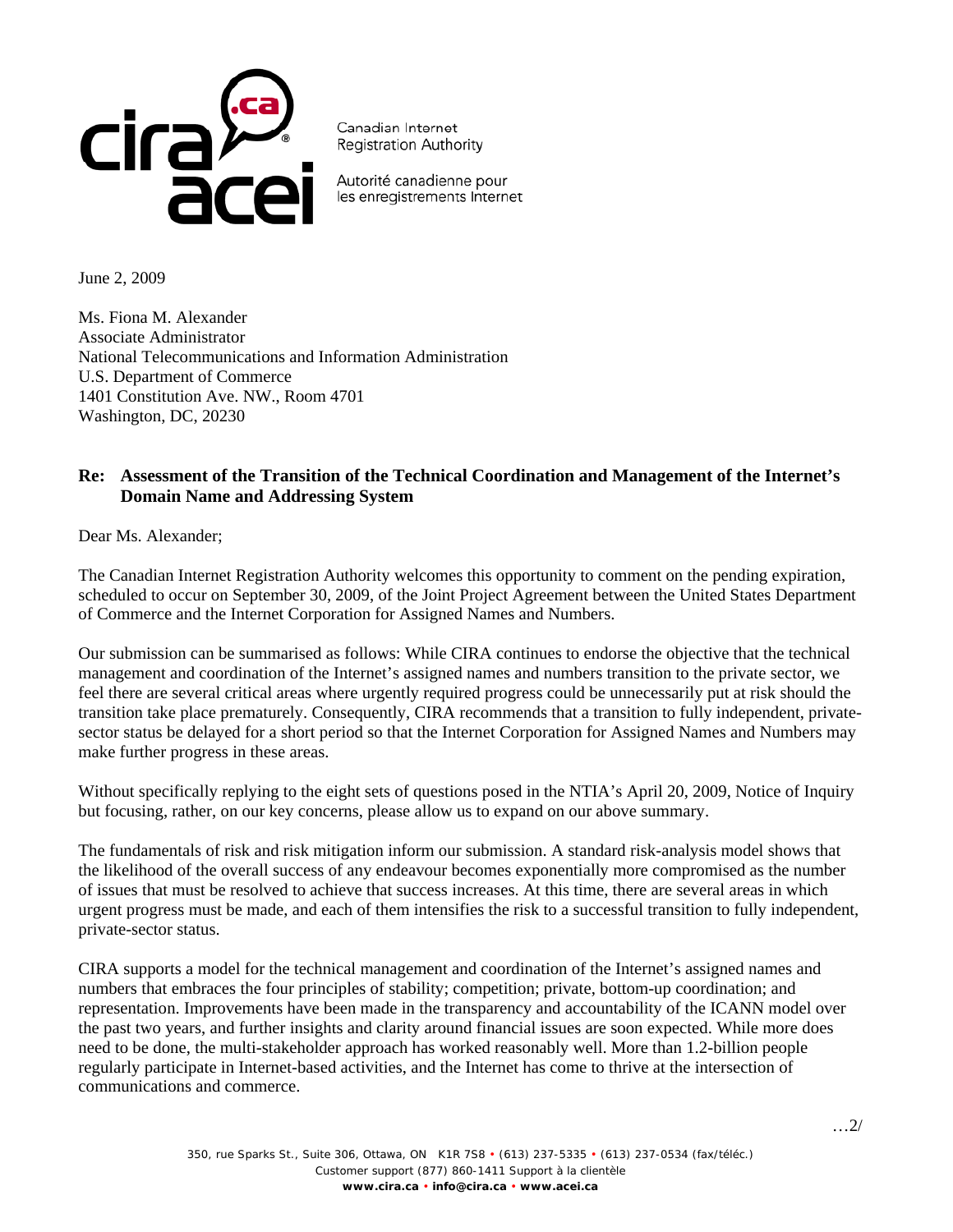Similarly, as stated, we continue to endorse the objective that the technical management and coordination of the Internet's assigned names and numbers transition to the private sector, but that it does so in a manner that sustains these four principles and facilitates international participation in the coordination of the DNS.

Among these four principles, the stability and security of the DNS must take precedence, and at present, there are several areas directly pertaining to the stability and security of the DNS where it is urgent and essential that specific progress be made. A too-early transitioning to private-sector management unnecessarily increases the risk that this required progress fails to takes place if only because the transition process will divert attention and consume resources.

Key among these areas is the successful implementation of the DNS Security Extensions, or DNSSEC, in the root. While we applaud the recent announcement that an interim measure for signing the root will be in place by the end of 2009, we also recognise that several parties have valid objections that need to be addressed and that there are outstanding legal and technical issues to be resolved. Still, we are encouraged by the progress that is being made and we urge continued high-priority attention be paid to this issue.

Secondary areas that require further progress are the implementation of Internationalized Domain Names, the adoption of IPv6 and the introduction of new global TLDs.

On the first of these, there is a fast-track process that proposes a schedule that would see IDN implemented by ccTLDs by early 2010. CIRA supports this timetable.

Given the expected continued explosive growth of the Internet, especially in rapidly developing regions of the world, exhaustion of IPv4 addresses is imminent. Even in regions where allocation of addresses has historically been more generous, important initiatives, such as the introduction of continental smart energy grids in Europe and North America, will greatly accelerate the pressure on what is rapidly becoming a scarce resource. CIRA wishes to see ICANN take a more aggressive posture in promoting the adoption of IPv6.

While CIRA looks forward to the introduction of new gTLDs we share a concern that the unfettered increase in TLDs will amplify current shortcomings in compliance enforcement and worsen the concerns expressed by the intellectual property community. We have no timetable to propose with regard to this.

In our view, however, the greatest risk is posed by the pending lack of leadership continuity at ICANN. The current leadership is expected to depart the corporation coincident with the scheduled September 30, 2009, expiration of the JPA. Navigating a course to privatisation will require firm control and a clear understanding of the associated risks. It would be very useful, therefore, that new leadership at ICANN be given the time to cultivate sufficient knowledge and to develop the necessary relationships so that the proper course to privatisation may be strategically plotted and successfully navigated. Having an experienced hand at the wheel through the transition period may be the most effective single action ICANN can take.

What needs to be accomplished in order to mitigate the risk we currently see? In CIRA's view, an effective administrative mechanism is necessary to govern ICANN's efforts in these areas under the continued oversight of the United States Department of Commerce, but only for a short period. In keeping with the bottom-up, multistakeholder nature of the ICANN model, CIRA would like to see the broader Internet community seek consensus on specific criteria for each of these areas against which ICANN's progress may be measured. Once these criteria have been successfully achieved, the management and coordination of the Internet's assigned names and numbers can transition to an independent, private-sector entity.